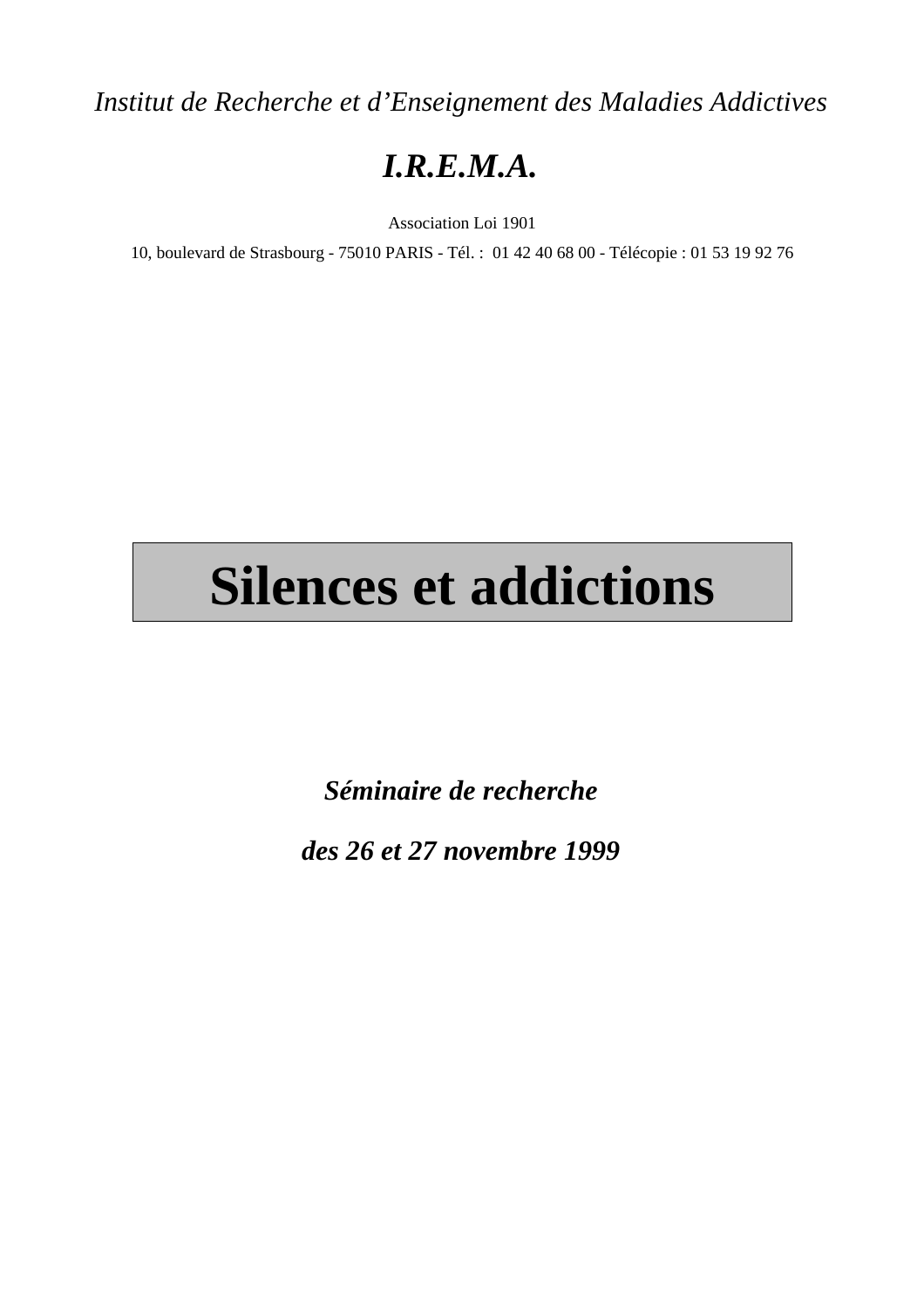### **SOMMAIRE**

| DU SILENCE TOXIQUE AU SILENCE RÉPARATEUR,                                                                                 |  |
|---------------------------------------------------------------------------------------------------------------------------|--|
|                                                                                                                           |  |
|                                                                                                                           |  |
|                                                                                                                           |  |
|                                                                                                                           |  |
|                                                                                                                           |  |
|                                                                                                                           |  |
|                                                                                                                           |  |
|                                                                                                                           |  |
|                                                                                                                           |  |
|                                                                                                                           |  |
|                                                                                                                           |  |
|                                                                                                                           |  |
|                                                                                                                           |  |
|                                                                                                                           |  |
|                                                                                                                           |  |
|                                                                                                                           |  |
|                                                                                                                           |  |
|                                                                                                                           |  |
| LE SILENCE DANS LES MOTS :                                                                                                |  |
| EXCÈS, RISQUES, ADDICTIONS CHEZ LES « POÈTES MAUDITS »……………………………………………………………………………………………52                               |  |
|                                                                                                                           |  |
| SILENCE, DÉNI, DISQUALIFICATION : LES OUTLS DE L'ADDICTIF ET DE SON ENTOURAGE POUR ÉVITER LA VACUITÉ ET L'ACCÈS AUX ZONES |  |
|                                                                                                                           |  |
|                                                                                                                           |  |
|                                                                                                                           |  |
|                                                                                                                           |  |
|                                                                                                                           |  |
|                                                                                                                           |  |
|                                                                                                                           |  |
|                                                                                                                           |  |
|                                                                                                                           |  |
|                                                                                                                           |  |
|                                                                                                                           |  |
|                                                                                                                           |  |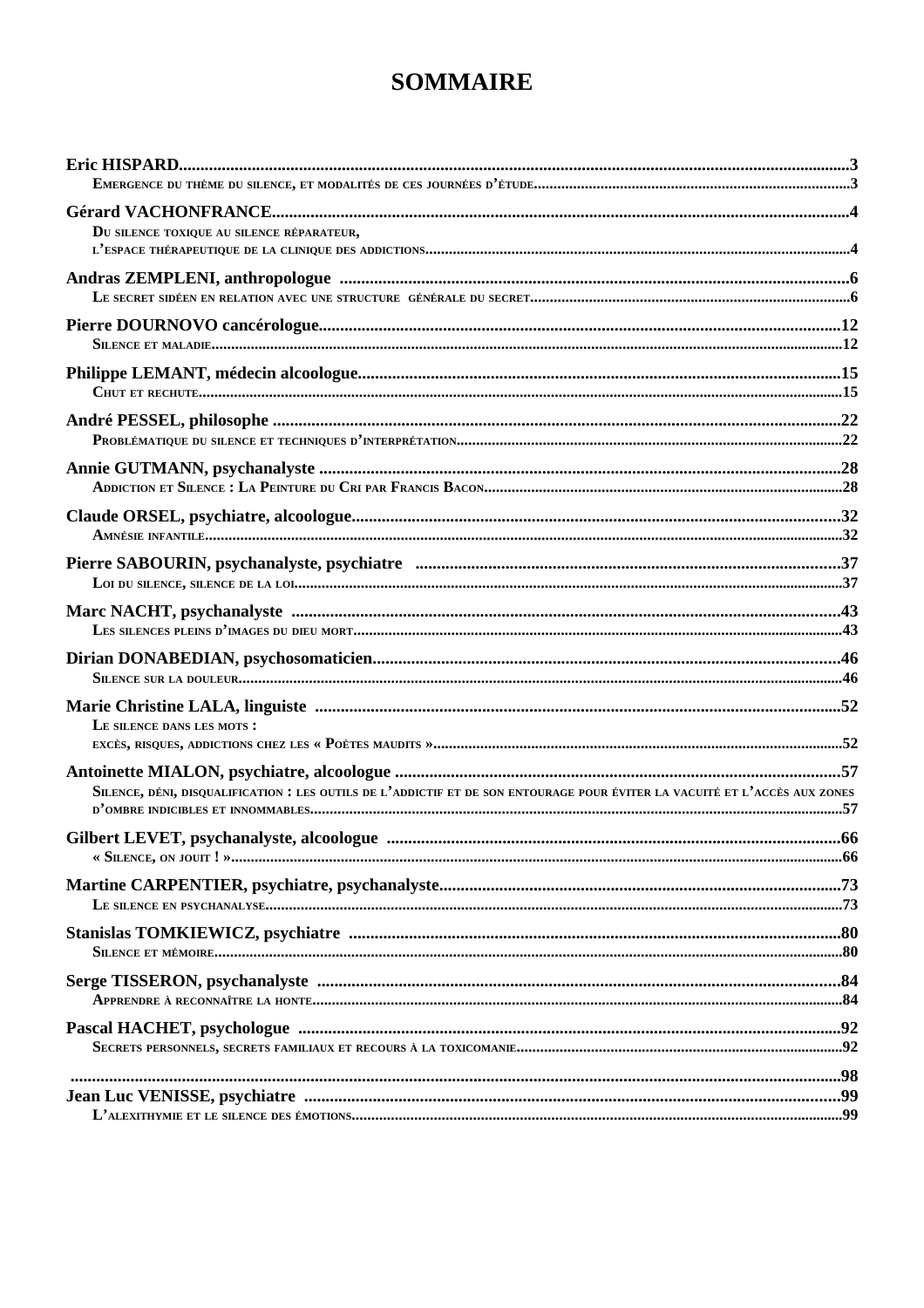#### Claude ORSEL, psychiatre, alcoologue

#### Amnésie infantile

Le thème de l'amnésie infantile m'est venu en droite ligne de la question du silence qui a été fait pendant tant d'années sur les traumatismes sexuels précoces. Et je reste encore sidéré d'avoir pour ami très ancien Pierre SABOURIN, qui nous a amené cette question du traumatisme sexuel dans les années 70-80, et de la cécité, de la surdité (bien que l'ayant entendu en clair dans une réunion qui était du côté de la rue du Coq-Héron) et d'avoir pu persister dans cette incapacité d'accéder, de façon souple et fluide et libre, à la question du traumatisme infantile. Recevant une population, à cette époque-là, marginale, avec l'esprit, pour certains, éclaté, il y avait des schizophrènes, d'autres étaient en état de déficit intellectuel profond, bref, il y avait un éventail de population qui aurait pu nous éclairer. Je pense aux cinq travestis qui étaient en simultané à la consultation de l'abbaye à Saint-Germain-des-Prés à un moment. Et bien, non!

Aujourd'hui je suis obligé de voir qu'à côté de « la machine à penser » qui était la mienne, ma machine à penser, il y a « une machine à bloquer les pensées ». Et ces deux machines sont aussi puissantes l'une que l'autre. Trente ans de pratique auprès de populations alcoolique ou toxicomanes, auprès de gens qui présentent des troubles identitaires considérables (j'en parlerai à propos du transvestisme, du trans-sexualisme aussi) comment l'esprit peut-il rester fermé ?

Je trouve intéressant de rappeler comment j'ai accédé à cette notion. C'est à l'occasion d'une session de formation à l'île de la Réunion, en Guadeloupe, en Martinique que, dans ces pays, la culture permet de rapprocher la question de l'inceste et la question de l'alcool et que nos praticiens qui étaient là-bas, aussi bien que la population indigène nous disaient : « Mais regardez donc chez vous au lieu de considérer l'alcool et l'inceste comme vous le faites ». L'incapacité à y regarder encore existait.

Alors qu'initialement c'est à la question de l'alcool que je m'intéressais, ce n'est pas par la question de l'alcool que j'ai été saisi de cela, c'est par l'héroïnomanie, les toxicomanes. Les toxicomanes, et d'abord une femme d'une colonie turque d'Algérie (dans une petite région il y a une colonie turque qui est là depuis plusieurs siècles). Après cela ce fut deux Marocains, puis deux Tunisiens, pour enfin pouvoir entendre des gens d'Algérie, aussi bien des kabyles que des gens de la côte, et la notion d'apprivoisement commençait à se faire, la transposition de la question de l'inceste, quand , de la femme incestée, enfant, gamine incestée, j'ai pu glisser à la question : « Qu'en est-il de l'inceste dont l'homme serait l'objet ? » J'ai pu l'entendre à propos de la toxicomanie et je me suis entraîné à l'entendre à propos de l'alcoolisme. Et maintenant, par chance, étant repéré par quelques collègues qui savent que je m'intéresse à ces questions, je commence à recevoir des gens qui ne sont pas passés par l'alcool ou l'héroïne. Un gastro-entérologue l'autre jour, m'a envoyé un patient. Il a bien dû penser que ce patient avait eu des problèmes d'inceste dans son enfance, mais il ne l'a pas dit en clair, et il ne le savait pas en clair.

Donc d'un côté « la machine à penser », et pourquoi ces blocages ? « La machine à bloquer les pensées » elle m'appartient, à mon histoire individuelle, sans doute dans ma période d'amnésie infantile aussi, mais elle appartient au corps social.

La religion est « une machine à bloquer les pensées ». Le savoir est tellement mis en code, la gestion des mystères est tellement complexe et tellement réservée à une élite que, en bas, tout est codé, tout est inaccessible si on ne s'y penche pas réellement. « La machine à bloquer les pensées » est sociale et est liée à l'histoire. La France, pour regarder la guerre de 39-45, oublie que plus de la moitié de la population à une époque, était pétainiste. Le nombre de pétainistes à la fin de la guerre, le nombre de collaborateurs, le nombre de résistants, tout cela reste dans un flou discret. Quand on essaye d'en savoir plus dans sa propre famille on arrive à un moment où il y a encore des ondes de brouillage. Si on regarde la guerre d'Indochine on ne peut pas dire qu'on nous ait versé quelque chose de clair sur le comportement des troupes françaises. Quant aux événements d'Algérie, que depuis peu on a le droit d'appeler guerre d'Algérie, on sait très bien, par les populations que nous recevons, que depuis une dizaine d'années, je passe une partie de mon temps à réparer quelque chose qui est lié directement à la colonisation.

Il peut nous être donné aussi de recevoir des pied-noirs, ou des enfants de militaires qui ont été là-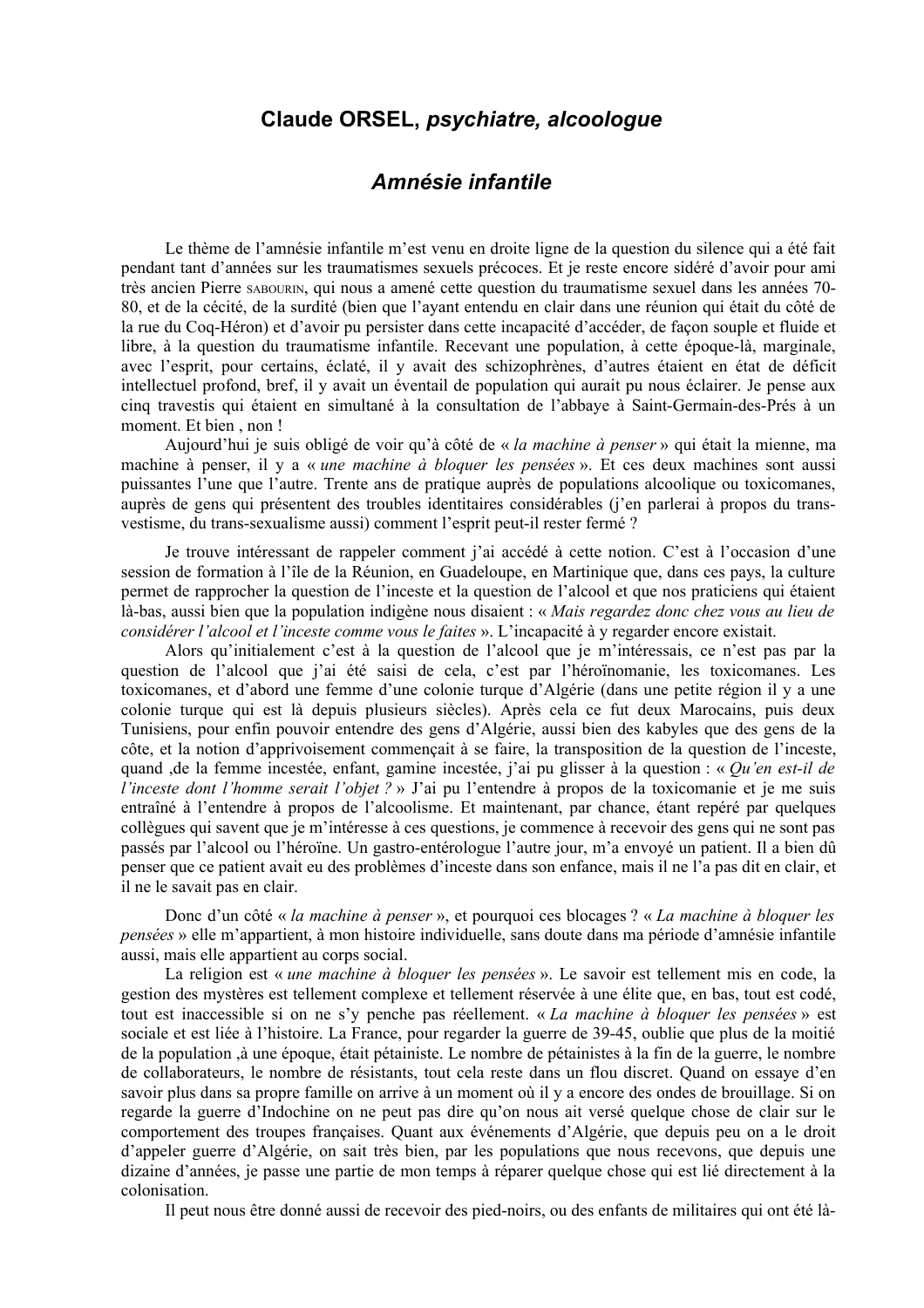bas. Je pense à un homme récemment qui me dit que sa belle-mère lui a donné, en souvenir de son père. alors qu'il était en relation très difficile avec lui, très difficile aussi avec sa belle-mère, cette femme a imaginé qu'elle pouvait lui donner son revolver. Elle a offert le revolver du père militaire à son beaufils. Encore un cran et on arrive en 1961 à Paris à une manifestation du F.L.N., les bords de Seine. Trois hommes sont tombés à l'eau devant la bousculade ; trois hommes ont-ils été jetés à l'eau ? Il y avait beaucoup de policiers sur les bords de Seine, il y avait beaucoup de Maghrébins qui ont été mis en situation de bord de Seine. On passe de trois à cinquante, à cent et aujourd'hui on se demande si ce n'est pas trois cents, car on a vu flotter beaucoup de personnes sur la Seine pendant longtemps.

Ce que je veux dire, en rapprochant ces événements funèbres, c'est que l'accès à la connaissance met beaucoup de temps. Rappelons qu'il faut trente ans avant d'ouvrir certaines archives, et qu'il y en a d'autres pour lesquelles il faut encore davantage. Sur cette question de « l'amnésie d'un peuple », sur les conditions dramatiques des événements passés (guerre de 40, événements d'Indochine, événements d'Algérie, bousculade des bords de Seine, meurtres des bords de Seine), il faut beaucoup de temps avant d'oser ouvrir les archives. Et puis voilà qu'il y a des à-coups dans la société, il y a des phénomènes éruptifs, comme si, tout à coup, il fallait décongestionner quelque chose. Et voilà que papon est arrêté, et PAPON était préfet de police à l'époque. Et voilà que DUTROU, en Belgique, nous met en situation de remettre en route « la machine à penser ». « La machine à bloquer les pensées » tout d'un coup disparaît, et on se remet à penser. Mais la Belgique sait que ces événements-là vont bientôt, non pas tomber dans l'oubli, mais tomber dans les histoires de 30 ans d'archives. On n'ouvrira pas le dossier avant 30 ans. Et nous avons entendu, au Séminaire « Trauma et Addictions » de l'I.R.E.M.A. à Vaucresson, à l'ouverture de la session, un universitaire nous dire : « Trauma et Addictions » on va en parler pendant 5 ans et puis, après cela, on n'en parlera plus.

Pourquoi n'en parlera-t-on plus ? C'est parce que le couvercle, on va le forcer dans la boite à souvenir et on va le verrouiller. Et alors j'ai des images, à ce moment-là de navire dans lequel..., depuis l'enfance, le navire grandit, et au fond du navire, les parents ont mis des bagages, et puis, après cela la société met des bagages. Et il y a de plus en plus de bagages. On ne sait plus du tout comment ils sont rangés en bas, on ne sait pas comment ils sont arrimés. En surface c'est correctement arrimé, mais dès qu'il y a un petit peu de vent, un peu de tempête, les bagages en dessous commencent à circuler, il y en a qui s'ouvrent, et de temps en temps, comme cela, comme une poupée qui se mettrait à flotter au dessus du lot de bagages et qui parle de l'histoire ancienne.

#### L'amnésie infantile est une construction des adultes

Donc le fond de l'histoire que je vais essayer de développer pauvrement devant vous c'est que l'amnésie infantile est une construction des adultes. C'est faux, mais je trouve que ça soutient un peu la « la machine à penser ». Il est évident que chacun d'entre nous in-utero a entendu des tas de choses, que chacun de nous in-utero a fait fonctionner quelque chose que l'on dira peut-être de la vue, mais que l'on sait être du cutané, que l'on sait être du côté du sensoriel, que du côté de l'auditif il y a des choses qui fonctionnent, que du côté du goût pourquoi pas ? Donc le multi-sensoriel est attaquable, vulnérable. Il y a des empreintes qui vont être laissées, dont les adultes n'auront pas conscience, parce que culturellement, ces empreintes, du côté du sensoriel nous n'en n'avons pas encore fait l'inventaire. Il n'y a pas si longtemps on n'avait pas toutes ces images que l'on a maintenant de la vie intra-utérine, en noir et blanc d'abord et puis maintenant en couleur, et que l'on voit ce foetus avaler du liquide amniotique, on le voit déféquer dans le liquide dans lequel il est, on le voit uriner dans ce liquide, on le voit vivre, sucer son pouce, tirer le cordon, tout un tas de choses. Une fois qu'il est né cela devient encore plus évident.

Mais comment un praticien comme moi a-t-il été amené à penser bien davantage que je n'ai pu le faire dans l'analyse personnelle, bien davantage que je n'ai pu le faire durant ces trente années de pratiques que je pensais avancées ? Encore une fois c'est la clinique des toxicomanes qui m'a aidé et, chaque fois qu'elle m'aide dans le champ de la toxicomanie, je transpose ca dans le champ de l'alcoolisme et ca fonctionne tout aussi bien. Je n'ai guère que trois vacations dans le centre des toxicomanes, ce qui fait 9 heures actuellement et, pour les examens d'admission je suis pressé, parce que ça me retire du temps de clinique avec les patients en séjour. Pressé par le temps, je me suis mis à faire des tableaux généalogiques et des lignes en dessous de ce tableau généalogique par tranches de 10 ans, et je commence 10 ans avant la naissance du sujet. Le nombre de sujets qui me laisseraient volontiers en blanc les moins 10, les zéro à 10..., mais techniquement aujourd'hui, je sais que nous avons des façons cliniques de mettre des éléments sur ces 10 premières années, et le sujet nous montre,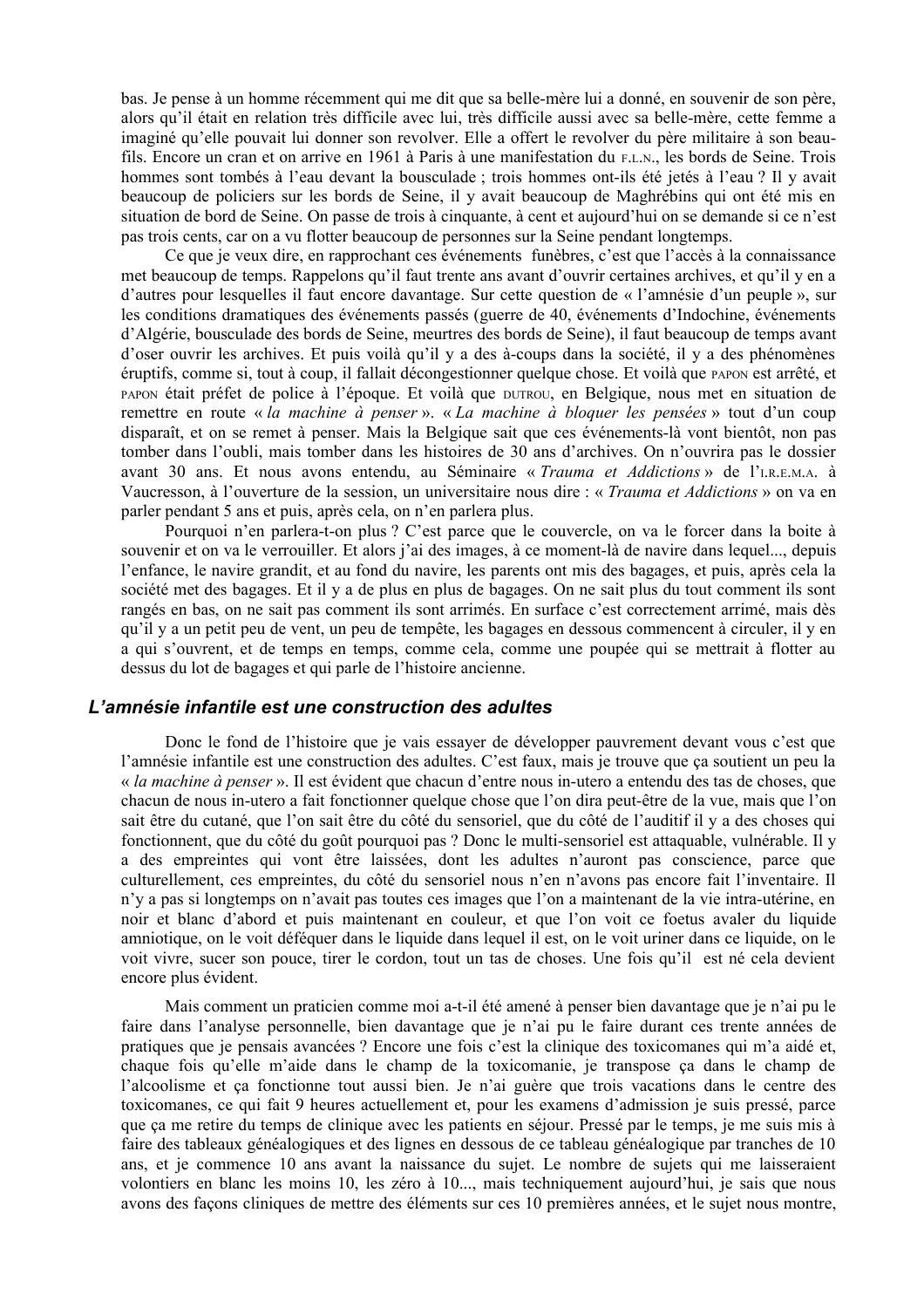même dans un entretien bref d'une demi-heure ou ¼ d'heure, qu'il a nombre d'éléments qu'il peut situer sur les 10 premières années de sa vie, et on mettra dans les 10 années précédentes au moins la naissance du frère ou de la soeur, ou des frères ou des soeurs, ou des tumultes qu'il y a pu avoir comme le décès d'un grand parent, d'un frère ou d'une soeur d'un des parents. Je vais aller chercher tous les éléments qui peuvent être cause de dépression. Quand je vois un écart de plus de deux ans, alors qu'il y a deux ans avant entre chaque... S'il y a quatre ans, nous le savons tous, il y aune fausse couche dans l'intervalle.

Ces éléments qui s'inscrivent comme cela dans la vie des sujets ce sont des éléments qui parlent, nous n'avons pas besoin de les faire parler. La seule chose c'est de savoir si on ose aller les chercher ou pas. Pendant trente de ma vie je n'ai pas osé aller les chercher et maintenant je me dis : « A quel moment je vais aller les chercher?». Dans l'entretien d'admission à Champigny j'ose aller les chercher. J'ai un enregistrement vidéo où, dès les premières minutes de l'enregistrement, une patiente rappelle ce que dans l'entretien d'admission je lui ai fait dire. Est-ce que le dire spontané est possible ? Le dire spontané c'est celui de nos pratiques d'y il y a 10 ans où on attendait que le sujet soit « prêt à dire ». Mais il ne le disaient pas à beaucoup d'entre nous, or les épidémiologistes qui viennent travailler dans nos centres mettent en évidence que 46 % des sujets du centre (résultats corroborés avec résultats sans drogues de substitution dans les communautés des lieux de soins en Europe) disent avoir été l'objet d'abus, pas obligatoirement abus sexuels, de la violence surtout. L'abus sexuel énoncé clairement aux chercheurs, je ne saurais pas de mémoire le citer, mais ce que je peux dire c'est que dans le centre on a comparé ce que le chercheur avait eu comme réponse et ce que, nous autres cliniciens avions comme réponse. Comme cliniciens, nous avions plus de réponses positives que le chercheur qui venait avec son questionnaire et qui passait une heure avec chaque patient. La clinique est plus puissante que la recherche épidémiologique d'un chercheur qui vient pour enquêter.

Lors de l'entretien d'admission cela m'est arrivé quelque fois (mais depuis je n'ose plus me servir de cet outil tant il est puissant pour savoir ce que c'est passé dans les premières années) de proposer au sujet, sur le papier tableau qu'il y a dans chacun de mes bureaux, de dessiner le plan de la 1<sup>ère</sup> maison qu'il ait occupée et dont il ait le souvenir. Et voilà que vous trouvez un lit qui n'est plus un berceau au pied du lit des parents, au pied du lit des grands-parents, quand il y a eu un placement précoce chez les grands-parents. Et tout ceci parle, et parle rapidement, tellement rapidement que je ne fais pus faire ce plan, ou rarement. Et par chance, un patient dans mon cabinet, un jour se lève en furie. C'est un homme du côté de l'Alsace, tout à coup il prend l'accent et se met à parler dans sa langue, il revient vers le papier tableau, dit : « Cela je l'avais oublié » et il dessine le plan de l'appartement : il y a une table où il est assis, il tourne le dos au couloir et au fond il y a la chambre des parents. Et voilà que la mère arrive, on est mercredi, comme tous les mercredis comme tous les samedis, elle arrive avec le directeur de son entreprise et elle va dans la chambre es parents et la mère dit à l'enfant : « Dis bonjour à monsieur UNTEL ». Et l'enfant est là, crispé sur son papier crayon, racontant comment il voit les chaussures encore aujourd'hui, lustrées, comme il entend le cuir sur le parquet. Donc la boite à souvenirs est là, elle est disponible, et c'est nous autres praticiens qui n'y touchons pas.

C'est pour cela que je dis : « C'est la construction des adultes », et ce n'est pas seulement de l'intérêt de la mère, du père qui va travailler et qui veut être en paix quand il travaille, à tel point qu'il ne regarde pas ce qui se passe dans sa maison, il ne se renseigne pas, ce n'est pas seulement de l'intérêt de ces personnes de ne pas y entendre, de ne pas y voir, c'est de mon intérêt à moi de ne pas avoir entendu ca. Comment est-ce que ca peut être de mon intérêt à moi ? Et bien, petit à petit je commence à me faire une idée en réunion de synthèse, avec l'équipe. L'autre jour j'étais saisi d'un truc un peu bizarre, mais je me suis dit : « mais ce que je sens là, c'est la nausée ». Avec ce que racontaient les éducateurs, avec ce que racontaient les différents membres de l'équipe, ce que j'avais pu en dire aussi, j'étais saisi par l'ambiance nauséeuse dans laquelle on était. Ca nous fait trop mal ces trucs là et c'est pour cela que si on n'est pas déterminé et si on ne s'entraîne pas (éducation du pare-excitation du médecin pour pouvoir supporter toutes les horreurs), on élude.

Chacun d'entre nous a des histoires glauques qu'il pourrait raconter et qui lui ont soulevé le coeur, mais des histoires qui nous soulèvent le coeur, là où des enfants sont impliqués, amènent la question de la prévention. Si on veut se décider à faire une prévention qui soit un peu utile, il nous faut nous entraîner à entendre du difficile, du très difficile, il nous faut nous constituer notre pare-excitation, sinon on ne pourra y aller dans ces zones-là, tant c'est douloureux, non pas pour le sujet, il est infiniment soulagé quand il se met à parler de ca. On va voir ce que ca implique de se mettre à parler de choses dont on a été l'objet et dont on n'a pu parler à personne, mais ça va aussi jusqu'aux choses les plus simples. Je pense à une jeune femme, une jeune fille qui m'a raconté que pendant sept ans de sa vie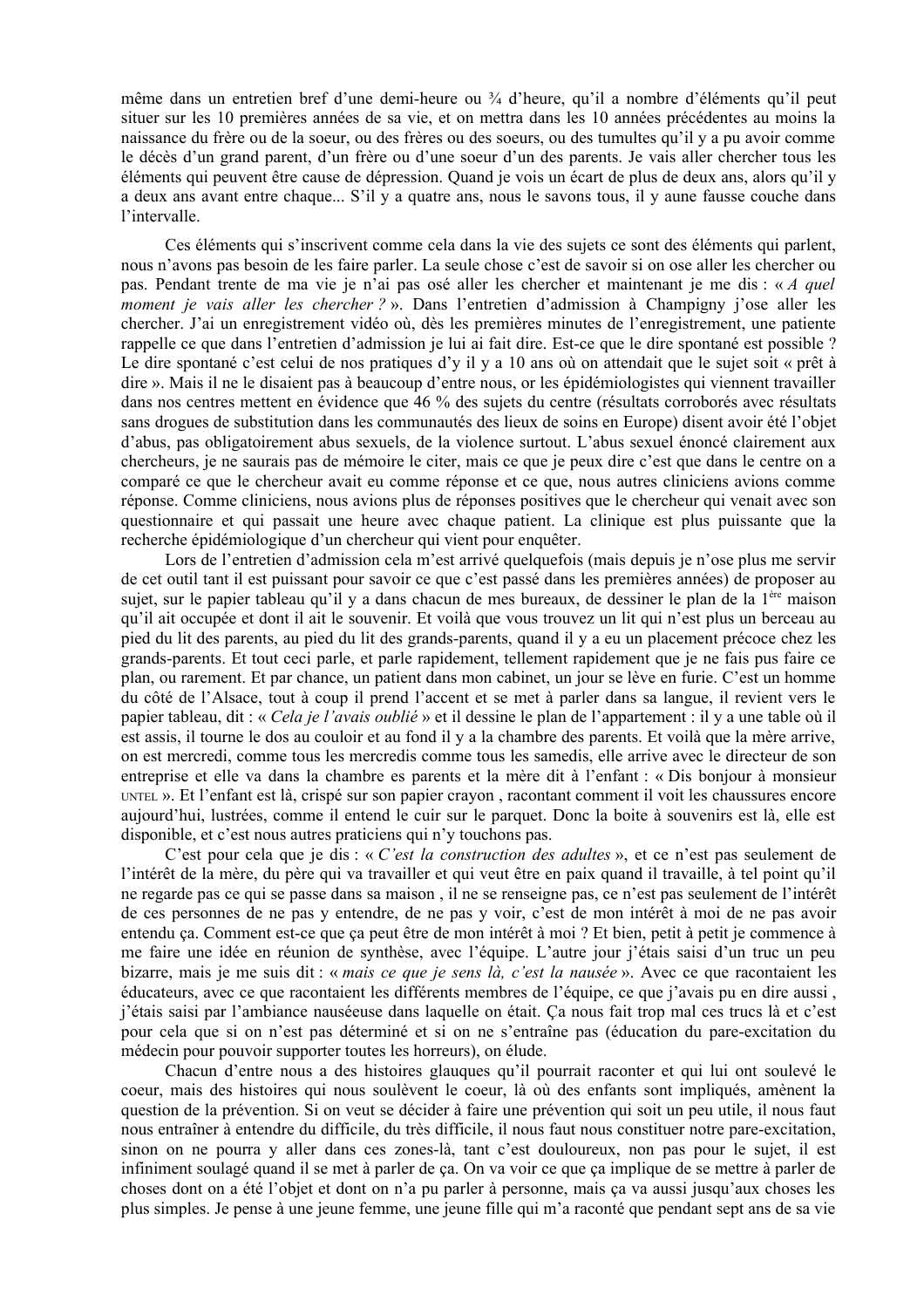d'enfant elle a traversé comme un calvaire, car elle se lavait les mains à chaque fois qu'elle s'était touché le sexe, et elle avait l'impression que dans son esprit ca ne s'arrêtait pas. Elle allait se laver les mains et elle avait les mains rougies. Elle arrivait devant ses parents, comme cela, avec ses mains rouges, attendant qu'on lui pose la question de savoir pourquoi elle avait tellement besoin de se laver les mains. Qu'aurait-elle répondu ? Il a fallu attendre qu'elle soit en traitement, à l'âge de 20 ans, 24 ans, qu'elle soit terrorisée par les examens, et de décrire des histoires de saletés, de propretés, de repartir, à l'occasion d'un examen d'école, dans une anorexie mentale extrêmement pénible, à l'occasion de l'examen

Donc voilà. l'amnésie infantile est une construction des adultes.

#### **Questions**

#### $I^{\text{ème}}$  interlocuteur (Dr. N.)

 $O<sub>r</sub>$ A travers ce que tu nous a dis il y a quelque chose à suivre et peut-être même à retisser entre ce qu'il en est du traumatisme sexuel tel qu'il peut être repéré et tel qu'il a été longtemps gommé (ça n'existe pas, tout est dans le fantasme, position dont on sait que certains retours ont été assez mauvais côté blocage des pensées, interdit de penser), et puis du trauma sexuel, du trauma majeur du type accident, et puis ce qui peut en être du traumatisme psychique dont tu dis, par exemple quelque chose à propos du bruit des semelles sur le parquet. Ça peut être un trauma, à ce moment-là c'est un trauma psychique, par ce que c'est associé à autre chose, comme ça peut ne pas être du tout un trauma.

L'amnésie infantile là, moi je la mettrais plutôt du côté, freudiennement, du refoulement du sexuel et justement il y aurait quelque chose qui ne serait pas amnésié lorsqu'il y a eu un trauma sexuel caractérisé, un vrai de vrai. Et là éventuellement il y a une espèce d'hypermnésie autour de ca, mais la question qu'il faudra reprendre serait celle de ce qui est traumatisant au plan du psychique, c'est à dire au plan d'une désorganisation même des processus de refoulement à partir de quel trauma ca se fait. Et là où on va le chercher, comme tu vas le chercher, comme l'ouverture d'un secret qui serait un secret pathogène. Comment reprendre la question de ce qu'on peut appeler le trauma psychique?

 $\mathbf{R}$ . Je ne suis pas bien sûr de la qualité de ce que je pourrais répondre sur le sujet. Quand tu as commencé à parler de cet épisode de ce garçon, je me suis dit : « *Est-ce que l'on peut comprendre* quelque chose si on n'en dit pas plus sur le cas ? » Cet homme est venu me voir, il était alcoolique premier temps - dans le même moment homosexuel. Ce n'est qu'après 4 ans, peut-être 6 ans de pratique qu'un jour, une 1<sup>ère</sup> fois, je ne crois pas qu'il était particulièrement ivre ce jour-là, il s'est complètement dénudé et il est allé se loger dans un de mes placards. Mouvement régressif comme cela, puissant, et je me suis souvenu de LÉBOVICI qui racontait qu'un jour une jeune schizophrène s'était complètement dénudée. C'était le soir, c'était la dernière patiente, elle ne voulait pas partir. Il a fini par l'installer sur le divan ou sur un autre canapé et il lui a apporté un verre de lait chaud. Moi je ne me suis pas levé de mon fauteuil et il s'est rhabillé. J'ai vécu ça comme un mouvement régressif, tout en me disant : « Courage, mon petit bonhomme, n'ai pas peur ! »

Il faut que j'ajoute aussi, qu'à un autre moment, il s'est servi du papier tableau, dans un grand état d'excitation et parlant en Alsacien, il est allé faire un graphisme où il représentait son grand-père qui lui mettait la tête dans un seau et qui lui disait : « Tu ne parleras pas de ça, tu ne parleras pas de ça », et lui avait le souvenir que son grand-père avait fait une tentative de strangulation. Et ce grandpère il le nommait comme quelqu'un qui était un incesteur ; et la grand-mère arrivant, ouvrant la porte et disant : « *Oue se passe-t-il ici* ? », puis refermant la porte en partant.

Des souvenirs, comme ca, dans nos pratiques, ces souvenirs écrans, ces commémorations jalonnent les processus de cure et, la façon dont on les range, dont on les situe, c'est là où on mesure bien que l'équipement culturel analytique est quelque chose qui aide au rangement et qui aide à cadrer le danger de déstructuration de nous-mêmes. Parce que maintenant je perçois bien, je dis aux jeunes qui sont à Champigny, des jeunes dont l'âge moyen doit être de 25 ans, « Mais ce que vous me dites là, est-ce que vous avez vu ma tête quand vous me dites ça. Je vous encourage à en parler à plusieurs personnes dans l'équipe et, à chaque fois vous regardez la tête qu'ils font et vous aurez la confirmation du pourquoi vous n'avez pas pu en parler jusqu'alors, parce que vous aurez l'observation. Un certain nombre d'entre nous qui techniquement, professionnellement vont se durcir pour recevoir l'information, mais ce qui est naturel c'est d'avoir le visage qui se brouille, de tout à